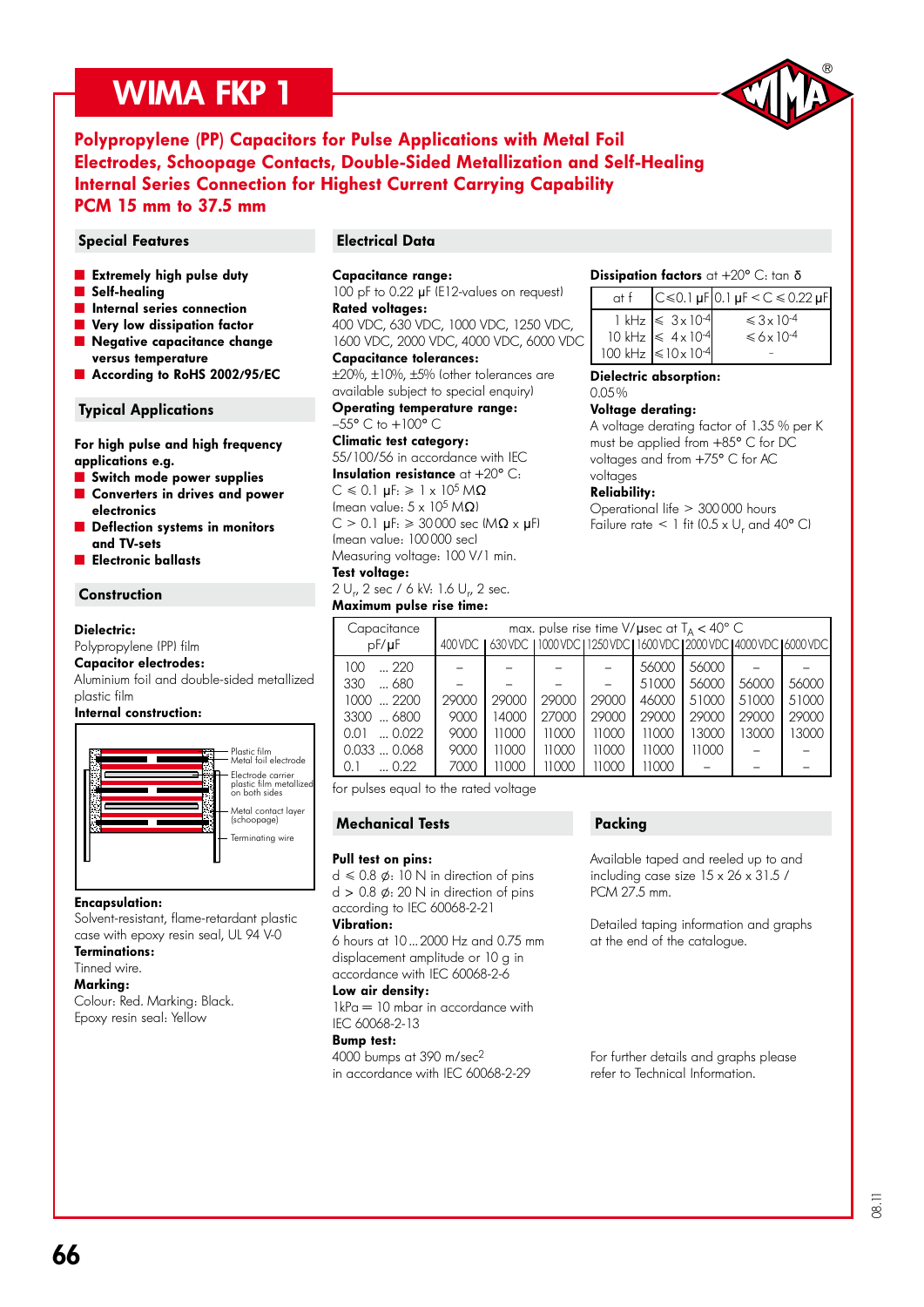# WIMA FKP 1

### **Continuation**



### General Data

| Capacitance                                                      |                      |                          |        |                   | 400 VDC/250 VAC*                 | 630 VDC/400 VAC*         |                                                             |              |                   |                                       |  |
|------------------------------------------------------------------|----------------------|--------------------------|--------|-------------------|----------------------------------|--------------------------|-------------------------------------------------------------|--------------|-------------------|---------------------------------------|--|
|                                                                  | W                    | H                        | L      | PCM <sup>**</sup> | Part number                      | W                        | Н                                                           | $\mathbf{L}$ | $PCM**$           | Part number                           |  |
| 1000 pF                                                          | 5                    | 11                       | 18     | 15                | FKP1G011004B00<br>$---$          | 5                        | 11                                                          | 18           | 15                | FKP1J011004B00____                    |  |
| 1500 <sub>n</sub>                                                | 5                    | 11                       | 18     | 15                | FKP1G011504B00____               | 5                        | 11                                                          | 18           | 15                | FKP1J011504B00____                    |  |
| 2200 <sub>''</sub>                                               | 5                    | 11                       | 18     | 15                | FKP1G012204B00____               | 5                        | $\overline{11}$                                             | 18           | 15                | FKP1J012204B00____                    |  |
| 3300 <sub>''</sub>                                               | 5                    | 11                       | 18     | 15                | FKP1G013304B00____               | 5                        | $\overline{\mathcal{L}}$                                    | 18           | 15                | FKP1J013304B00____                    |  |
| 4700 "                                                           | 5                    | 11                       | 18     | 15                | FKP1G014704B00                   | 5                        | $\overline{\phantom{a}}$                                    | 18           | 15                | FKP1J014704B00                        |  |
| 6800                                                             | 5                    | 11                       | 18     | 15                | FKP1G016804B00____               | 6                        | 12.5                                                        | 18           | 15                | FKP1J016804C00____                    |  |
|                                                                  |                      |                          |        |                   |                                  |                          |                                                             |              |                   |                                       |  |
| $0.01$ µF                                                        | 5                    | 11                       | 18     | 15                | FKP1G021004B00____               | 7                        | 4                                                           | 18           | 15                | FKP1J021004D00                        |  |
|                                                                  |                      |                          |        |                   |                                  | 5                        | 4                                                           | 26.5         | 22.5              | FKP1J021005A00____                    |  |
| 0.015                                                            | 6                    | 12.5                     | 18     | 15                | FKP1G021504C00____               | $\,8\,$                  | 15                                                          | 18           | 15                | $FKP1J021504F00$ <sub>____</sub>      |  |
|                                                                  |                      |                          |        |                   |                                  | 6                        | 15                                                          | 26.5         | 22.5              | $FKP1J021505B00$ <sub>____</sub>      |  |
| $0.022$ $_{\prime\prime}$                                        | $\overline{7}$       | 14                       | 18     | 15                | FKP1G022204D00____               | $\overline{7}$           | 16.5                                                        | 26.5         | 22.5              | FKP1J022205D00____                    |  |
|                                                                  | 5                    | 14                       | 26.5   | 22.5              | FKP1G022205A00____               |                          |                                                             |              |                   |                                       |  |
| 0.033 <sub>''</sub>                                              | 8                    | 15                       | 18     | 15                | FKP1G023304F00____               | 8.5                      | 18.5                                                        | 26.5         | 22.5              | FKP1J023305F00____                    |  |
|                                                                  | 6                    | 15                       | 26.5   | 22.5              | FKP1G023305B00____               |                          |                                                             |              |                   |                                       |  |
| $0.047$ $_{\prime\prime}$                                        | $\overline{7}$       | 16.5                     | 26.5   | 22.5              | FKP1G024705D00____               | 10.5                     | 20.5                                                        | 26.5         | 22.5              | FKP1J024705H00                        |  |
|                                                                  |                      |                          |        |                   |                                  | 9                        | 19                                                          | 31.5         | 27.5              | FKP1J024706A00____                    |  |
| 0.068                                                            | 8.5                  | 18.5                     | 26.5   | 22.5              | FKP1G026805F00____               | 11                       | 21                                                          | 31.5         | 27.5              | FKP1J026806B00____                    |  |
|                                                                  |                      |                          |        |                   |                                  | 9                        | 19                                                          | 41.5         | 37.5              | FKP1J026807A00____                    |  |
| $\mu$ F<br>0.1                                                   | 10.5                 | 20.5                     | 26.5   | 22.5              | FKP1G031005H00                   | 13                       | 24                                                          | 31.5         | 27.5              | FKP1J031006D00____                    |  |
|                                                                  | 9                    | 19                       | 31.5   | 27.5              | FKP1G031006A00____               | $\overline{\phantom{a}}$ | 22                                                          | 41.5         | 37.5              | FKP1J031007B00                        |  |
| $0.15$ "                                                         | $\vert \vert$        | 21                       | 31.5   | 27.5              | FKP1G031506B00____               | 13                       | 24                                                          | 41.5         | 37.5              | FKP1J031507C00____                    |  |
| 0.22                                                             | 13                   | 24                       | 31.5   | 27.5              | FKP1G032206D00                   | 15                       | 26                                                          | 41.5         | 37.5              | FKP1J032207D00____                    |  |
| $\overline{u}$                                                   |                      |                          |        |                   |                                  |                          |                                                             |              |                   |                                       |  |
|                                                                  |                      |                          |        |                   |                                  |                          |                                                             |              |                   |                                       |  |
| Capacitance                                                      |                      |                          |        |                   | 1000 VDC/600 VAC*                |                          |                                                             |              |                   | 1250 VDC/600 VAC*                     |  |
|                                                                  | W                    | $\mathsf H$              | L      | $PCM**$           | Part number                      | W                        | $\mathsf{H}% _{\mathbb{R}}^{1}\left( \mathbb{R}^{2}\right)$ | $\mathsf{L}$ | PCM <sup>**</sup> | Part number                           |  |
| 1000 pF                                                          | 5                    | 11                       | 18     | 15                | FKP10111004B00                   | 5                        | 11                                                          | 18           | 15                | FKP1R011004B00                        |  |
| 1500 <sub>''</sub>                                               | 5                    | $\overline{\mathcal{H}}$ | 18     | 15                | FKP10111504B00                   | 5                        | 11                                                          | 18           | 15                | FKP1R011504B00                        |  |
| 2200 <sub>n</sub>                                                | 5                    | 11                       | 18     | 15                | FKP10112204B00                   | 5                        | $\overline{\phantom{a}}$                                    | 18           | 15                | FKP1R012204B00____                    |  |
| 3300 <sub>''</sub>                                               | 5                    | $\vert \vert$            | 18     | 15                | FKP10113304B00____               | 6                        | 12.5                                                        | 18           | 15                | FKP1R013304C00____                    |  |
| 4700 "                                                           | 6                    | 12.5                     | 18     | 15                | FKP10114704C00____               | 7                        | 14                                                          | 18           | 15                | FKP1R014704D00____                    |  |
| 6800 "                                                           | $\overline{7}$       | 14                       | 18     | 15                | FKP1O116804D00____               | 8                        | 15                                                          | 18           | 15                | FKP1R016804F00____                    |  |
|                                                                  |                      |                          |        |                   |                                  | 5                        | 4                                                           | 26.5         | 22.5              | FKP1R016805A00____                    |  |
| $0.01$ µF                                                        | $\,8\,$              |                          | 18     | 15                | $FKP1O121004F00$ <sub>____</sub> | $\overline{7}$           | 16.5                                                        | 26.5         | 22.5              | FKP1R021005D00____                    |  |
|                                                                  | 6                    | 15<br>15                 | 26.5   | 22.5              | FKP1O121005B00____               |                          |                                                             |              |                   |                                       |  |
| 0.015                                                            | $\acute{\mathrm{o}}$ | 15                       | 26.5   | 22.5              | FKP10121505B00____               | 8.5                      | 18.5                                                        | 26.5         | 22.5              | FKP1R021505F00____                    |  |
| $0.022$ $_{\prime\prime}$                                        | 8.5                  | 18.5                     | 26.5   | 22.5              | FKP10122205F00                   | 10.5                     | 20.5                                                        | 26.5         | 22.5              | FKP1R022205H00____                    |  |
| 0.033,                                                           |                      |                          |        | 22.5              | FKP1O123305H00                   |                          | 21                                                          | 31.5         | 27.5              | FKP1R023306B00                        |  |
|                                                                  | 10.5                 | 20.5                     | 26.5   |                   |                                  | $\mathbf{1}$<br>9        |                                                             |              |                   |                                       |  |
|                                                                  | 9                    | $19$                     | $31.5$ | 27.5              | FKP1O123306A00                   |                          | 19                                                          | 41.5         | 37.5              | FKP1R023307A00                        |  |
| $0.047$ $_{\prime\prime}$                                        | 11                   | 21                       | 31.5   | 27.5              | FKP1O124706B00                   | 13                       | 24                                                          | 31.5         | 27.5              | FKP1R024706D00___                     |  |
|                                                                  |                      |                          |        |                   |                                  | $\overline{\mathbf{1}}$  | 22                                                          | 41.5         | 37.5              | FKP1R024707B00                        |  |
| $0.068$ $_{\prime\prime}$                                        | 13                   | 24                       | 31.5   | 27.5              | FKP10126806D00                   | 11                       | 22                                                          | 41.5         | 37.5              | FKP1R026807B00____                    |  |
|                                                                  | 11                   | 22                       | 41.5   | 37.5              | FKP10126807B00                   |                          |                                                             |              |                   |                                       |  |
| 0.1<br>μF                                                        | 13                   | 24                       | 41.5   | 37.5              | FKP1O131007C00                   | 15                       | 26                                                          | 41.5         | 37.5              | FKP1R031007D00____                    |  |
| $0.15$ "                                                         | 15                   | 26                       | 41.5   | 37.5              | FKP1O131507D00                   | 17                       | 29                                                          | 41.5         | 37.5              | FKP1R031507E00____                    |  |
| 0.22 <sub>n</sub>                                                | 19                   | 32                       | 41.5   | 37.5              | FKP1O132207F00                   | 19                       | 32                                                          | 41.5         | 37.5              | FKP1R032207F00                        |  |
|                                                                  |                      |                          |        |                   |                                  |                          |                                                             |              |                   |                                       |  |
| * AC voltage: $f \le 1000$ Hz; 1.4 x $U_{rms}$ + UDC $\le U_r$   |                      |                          |        |                   |                                  |                          |                                                             |              |                   | Part number completion:               |  |
|                                                                  |                      |                          |        |                   |                                  |                          |                                                             |              |                   |                                       |  |
| ** PCM = Printed circuit module = pin spacing                    |                      |                          |        |                   |                                  |                          |                                                             |              |                   |                                       |  |
|                                                                  |                      |                          |        |                   |                                  |                          |                                                             |              |                   | $20% = M$<br>Tolerance:<br>$10\% = K$ |  |
| Dims. in mm.<br>lonisation inception level in isolated cases may |                      |                          |        |                   |                                  |                          | H.                                                          |              |                   | $5% = J$                              |  |

 be lower than admissible rated AC voltage. Rights reserved to amend design data without prior notification.



|                             | Part number completion: |  |  |  |  |  |  |
|-----------------------------|-------------------------|--|--|--|--|--|--|
| Tolerance:                  | $20\% = M$              |  |  |  |  |  |  |
|                             | $10\% = K$              |  |  |  |  |  |  |
|                             | $5\% = 1$               |  |  |  |  |  |  |
| Packing:                    | $bulk = S$              |  |  |  |  |  |  |
| Pin length:                 | $6 - 2 = SD$            |  |  |  |  |  |  |
| Taped version see page 127. |                         |  |  |  |  |  |  |

08.11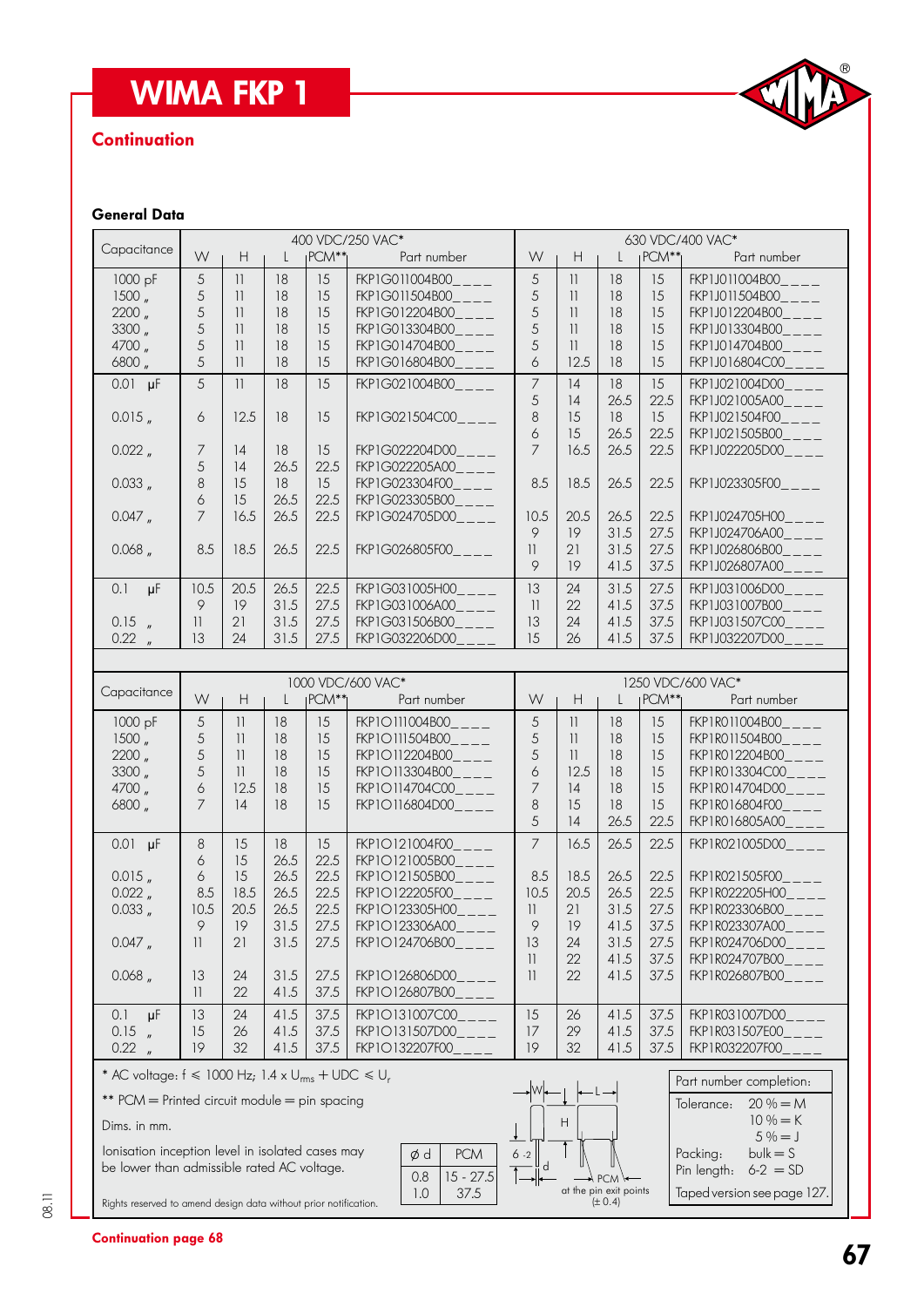## **WIMA FKP 1**

### **Continuation**



### General Data

| <b>WIMA FKP 1</b>                                                                                                                                                                                                                                                                                                                                                                                       |                                                               |                                                                                                                                                         |                                                                                    |                                                                                    |                                                                                                                                                                                                                                                                              |                                                                                            |                                                                                                                       |                                                                        |                                                                        | CIVA                                                                                                                                                                                                                                       |
|---------------------------------------------------------------------------------------------------------------------------------------------------------------------------------------------------------------------------------------------------------------------------------------------------------------------------------------------------------------------------------------------------------|---------------------------------------------------------------|---------------------------------------------------------------------------------------------------------------------------------------------------------|------------------------------------------------------------------------------------|------------------------------------------------------------------------------------|------------------------------------------------------------------------------------------------------------------------------------------------------------------------------------------------------------------------------------------------------------------------------|--------------------------------------------------------------------------------------------|-----------------------------------------------------------------------------------------------------------------------|------------------------------------------------------------------------|------------------------------------------------------------------------|--------------------------------------------------------------------------------------------------------------------------------------------------------------------------------------------------------------------------------------------|
| <b>Continuation</b>                                                                                                                                                                                                                                                                                                                                                                                     |                                                               |                                                                                                                                                         |                                                                                    |                                                                                    |                                                                                                                                                                                                                                                                              |                                                                                            |                                                                                                                       |                                                                        |                                                                        |                                                                                                                                                                                                                                            |
| <b>General Data</b>                                                                                                                                                                                                                                                                                                                                                                                     |                                                               |                                                                                                                                                         |                                                                                    |                                                                                    |                                                                                                                                                                                                                                                                              |                                                                                            |                                                                                                                       |                                                                        |                                                                        |                                                                                                                                                                                                                                            |
| Capacitance                                                                                                                                                                                                                                                                                                                                                                                             | W                                                             | H                                                                                                                                                       |                                                                                    | PCM**                                                                              | 1600 VDC/650 VAC*<br>Part number                                                                                                                                                                                                                                             | W                                                                                          | H                                                                                                                     | PCM**                                                                  | 2000 VDC/700 VAC*<br>Part number                                       |                                                                                                                                                                                                                                            |
| 100 pF<br>150<br>$\mathbf{u}$<br>220<br>$\mathbf{u}$<br>330<br>$\mathbf{u}$<br>470<br>$\mathbf{u}$<br>680<br>$\mathbf{u}$<br>1000 pF<br>$1500$ $\frac{1500}{1500}$<br>$2200$ $\frac{1}{2}$<br>3300 "                                                                                                                                                                                                    | 5<br>5<br>5<br>5<br>5<br>5<br>6<br>5<br>7<br>5<br>8<br>5<br>6 | $\vert \vert$<br>$\overline{\mathbf{1}}$<br>11<br>$\overline{\phantom{a}}$<br>$\mathbf{1}$<br>$\vert \vert$<br>12.5<br>14<br>14<br> 4<br>15<br>14<br>15 | 18<br>18<br>18<br>18<br>18<br>18<br>18<br>26.5<br>18<br>26.5<br>18<br>26.5<br>26.5 | 15<br>15<br>15<br>15<br>15<br>15<br>15<br>22.5<br>15<br>22.5<br>15<br>22.5<br>22.5 | FKP1T001004B00____<br>FKP1T001504B00____<br>FKP1T002204B00____<br>FKP1T003304B00<br>FKP1T004704B00____<br>FKP1T006804B00____<br>FKP1T011004C00____<br>FKP1T011005A00<br>FKP1T011504D00____<br>FKP1T011505A00___<br>FKP1T012204F00___<br>FKP1T012205A00<br>FKP1T013305B00____ | 5<br>5<br>5<br>6<br>6<br>6<br>$\overline{7}$<br>5<br>6<br>$\overline{7}$<br>$\overline{7}$ | $\mathbf{1}$<br>$\overline{11}$<br>$\overline{\phantom{a}}$<br>12.5<br>12.5<br>12.5<br>14<br>14<br>15<br>16.5<br>16.5 | 18<br>18<br>18<br>18<br>18<br>18<br>18<br>26.5<br>26.5<br>26.5<br>26.5 | 15<br>15<br>15<br>15<br>15<br>15<br>15<br>22.5<br>22.5<br>22.5<br>22.5 | FKP1U001004B00____<br>FKP1U001504B00____<br>FKP1U002204B00____<br>FKP1U003304C00____<br>FKP1U004704C00____<br>FKP1U006804C00____<br>FKP1U011004D00____<br>FKP1U011005A00____<br>FKP1U011505B00____<br>FKP1U012205D00____<br>FKP1U013305D00 |
| 4700<br>$\overline{u}$<br>6800 "                                                                                                                                                                                                                                                                                                                                                                        | 7<br>8.5                                                      | 16.5<br>18.5                                                                                                                                            | 26.5<br>26.5                                                                       | 22.5<br>22.5                                                                       | FKP1T014705D00____<br>FKP1T016805F00                                                                                                                                                                                                                                         | 8.5<br>10.5                                                                                | 18.5<br>20.5                                                                                                          | 26.5<br>26.5                                                           | 22.5<br>22.5                                                           | FKP1U014705F00____<br>FKP1U016805H00____                                                                                                                                                                                                   |
| $0.01$ $\mu$ F<br>$0.015$ $_{\prime\prime}$<br>0.022 <sub>n</sub><br>0.033,                                                                                                                                                                                                                                                                                                                             | 10.5<br>11<br>11<br>13                                        | 20.5<br>21<br>21<br>24                                                                                                                                  | 26.5<br>31.5<br>31.5<br>31.5                                                       | 22.5<br>27.5<br>27.5<br>27.5                                                       | FKP1T021005H00____<br>FKP1T021506B00____<br>FKP1T022206B00<br>FKP1T023306D00                                                                                                                                                                                                 | $\overline{\phantom{a}}$<br>13<br>15<br>13<br>13                                           | 21<br>24<br>26<br>24<br>24                                                                                            | 31.5<br>31.5<br>31.5<br>41.5<br>41.5                                   | 27.5<br>27.5<br>27.5<br>37.5<br>37.5                                   | FKP1U021006B00____<br>FKP1U021506D00____<br>FKP1U022206F00____<br>FKP1U022207C00____<br>FKP1U023307C00____                                                                                                                                 |
| 0.047<br>0.068                                                                                                                                                                                                                                                                                                                                                                                          | 13<br>13<br>15                                                | 24<br>24<br>26                                                                                                                                          | 41.5<br>41.5<br>41.5                                                               | 37.5<br>37.5<br>37.5                                                               | FKP1T023307C00____<br>FKP1T024707C00____<br>FKP1T026807D00____                                                                                                                                                                                                               | 17<br>19                                                                                   | 29<br>32                                                                                                              | 41.5<br>41.5                                                           | 37.5<br>37.5                                                           | FKP1U024707E00____<br>FKP1U026807F00____                                                                                                                                                                                                   |
| 0.1<br>μF                                                                                                                                                                                                                                                                                                                                                                                               | 17                                                            | 29                                                                                                                                                      | 41.5                                                                               | 37.5                                                                               | FKP1T031007E00                                                                                                                                                                                                                                                               |                                                                                            |                                                                                                                       |                                                                        |                                                                        |                                                                                                                                                                                                                                            |
| Capacitance                                                                                                                                                                                                                                                                                                                                                                                             | W                                                             | H                                                                                                                                                       | $\mathbf{L}$                                                                       | $ PCM** $                                                                          | 4000 VDC/700 VAC*<br>Part number                                                                                                                                                                                                                                             | W                                                                                          | H                                                                                                                     | $\mathbf{L}$                                                           | PCM**                                                                  | 6000 VDC/700 VAC*<br>Part number                                                                                                                                                                                                           |
| 470 pF<br>680 "                                                                                                                                                                                                                                                                                                                                                                                         | 5<br>5                                                        | 4<br> 4                                                                                                                                                 | 26.5<br>26.5                                                                       | 22.5                                                                               | FKP1X004705A00___<br>22.5   FKP1X006805A00_                                                                                                                                                                                                                                  | 5<br>5                                                                                     | 14<br>14                                                                                                              | 26.5<br>26.5                                                           | 22.5<br>22.5                                                           | FKP1Y004705A00_<br>FKP1Y006805A00_                                                                                                                                                                                                         |
| 1000 pF<br>1500<br>$\mathbf{u}$<br>2200<br>3300<br>$\mathbf{u}$<br>4700<br>$\mathbf{u}$<br>6800<br>$\mathbf{u}$                                                                                                                                                                                                                                                                                         | 5<br>7<br>8.5<br>10.5<br>$\mathbf{1}$<br>13                   | 14<br>16.5<br>18.5<br>20.5<br>21<br>24                                                                                                                  | 26.5<br>26.5<br>26.5<br>26.5<br>31.5<br>31.5                                       | 22.5<br>22.5<br>22.5<br>22.5<br>27.5<br>27.5                                       | FKP1X011005A00<br>FKP1X011505D00<br>FKP1X012205F00<br>FKP1X013305H00<br>FKP1X014706B00<br>FKP1X016806D00                                                                                                                                                                     | 5<br>7<br>10.5<br>10.5<br>$\mathcal{V}$<br>13                                              | 4<br>16.5<br>20.5<br>20.5<br>21<br>24                                                                                 | 26.5<br>26.5<br>26.5<br>26.5<br>31.5<br>31.5                           | 22.5<br>22.5<br>22.5<br>22.5<br>27.5<br>27.5                           | FKP1Y011005A00<br>FKP1Y011505D00<br>FKP1Y012205H00<br>FKP1Y013305H00_<br>FKP1Y014706B00____<br>FKP1Y016806D00                                                                                                                              |
| $0.01$ $\mu$ F<br>$0.015$ $_{\prime\prime}$<br>$0.022$ $_{\prime\prime}$                                                                                                                                                                                                                                                                                                                                | 15<br>13<br>17                                                | 26<br>24<br>29                                                                                                                                          | 31.5<br>41.5<br>41.5                                                               | 27.5<br>37.5<br>37.5                                                               | FKP1X021006F00<br>FKP1X021507C00____<br>FKP1X022207E00____                                                                                                                                                                                                                   | 15<br>13<br>17                                                                             | 26<br>24<br>29                                                                                                        | 31.5<br>41.5<br>41.5                                                   | 27.5<br>37.5<br>37.5                                                   | FKP1Y021006F00____<br>FKP1Y021507C00____<br>FKP1Y022207E00____                                                                                                                                                                             |
| * AC voltage: $f \le 1000$ Hz; $1.4 \times U_{rms} + UDC \le U_r$<br>Part number completion:<br>** PCM = Printed circuit module = pin spacing<br>$20% = M$<br>Tolerance:<br>$10\% = K$<br>Dims. in mm.<br>$5% = J$<br>$bulk = S$<br>lonisation inception level in isolated cases may<br>Packing:<br>be lower than admissible rated AC voltage.<br>Pin length: $6-2 = SD$<br>Taped version see page 127. |                                                               |                                                                                                                                                         |                                                                                    |                                                                                    |                                                                                                                                                                                                                                                                              |                                                                                            |                                                                                                                       |                                                                        |                                                                        |                                                                                                                                                                                                                                            |
| Rights reserved to amend design data without prior notification.<br>AC voltage graphs see page 61.                                                                                                                                                                                                                                                                                                      |                                                               |                                                                                                                                                         |                                                                                    |                                                                                    |                                                                                                                                                                                                                                                                              |                                                                                            |                                                                                                                       |                                                                        |                                                                        |                                                                                                                                                                                                                                            |

AC voltage graphs see page 61.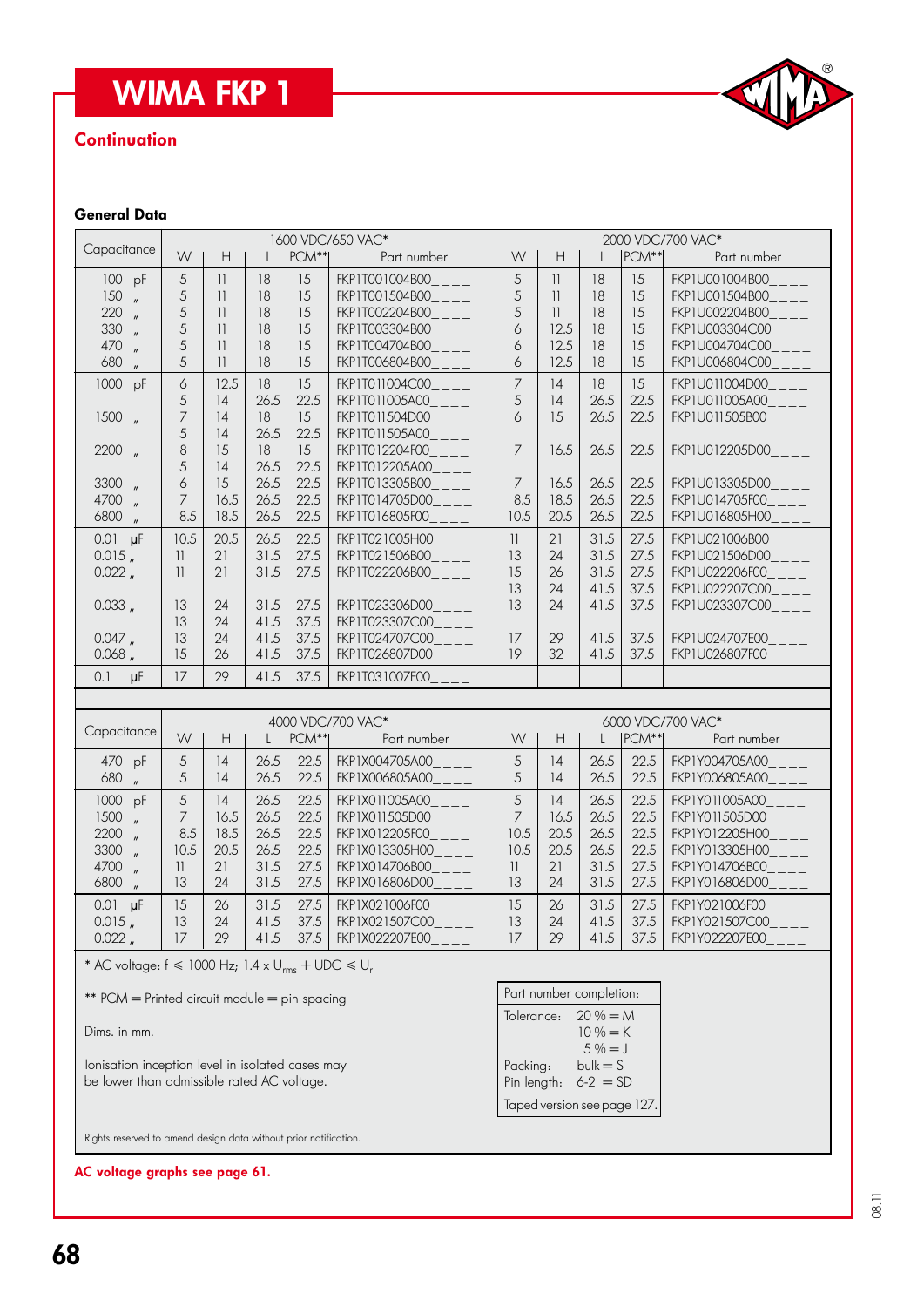# WIMA MKP 10

### **Continuation**



# WIMA FKP 1

Permissible AC voltage in relation to frequency at 10° C internal temperature rise (general guide).



 $^{\circledR}$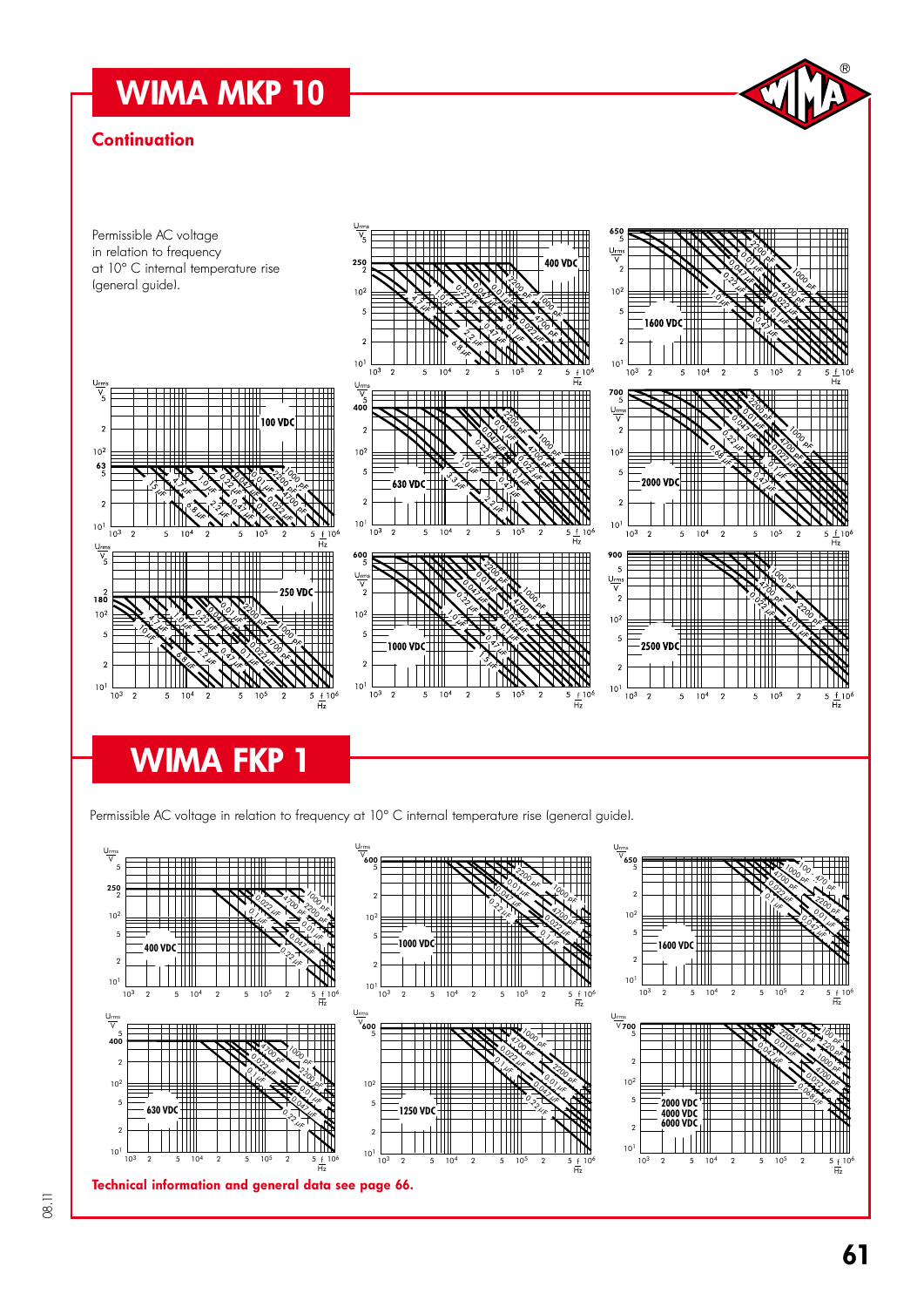### Recommendation for Processing and Application of Through-Hole Capacitors

#### Soldering Process

A preheating of through-hole WIMA capacitors is allowed for temperatures  $T_{max}$  < 100 $^{\circ}$  C. In practice a preheating duration of  $t < 5$  min. has been proven to be best.

#### Single wave soldering

Soldering bath temperature:  $T < 260$  ° C<br>Immersion time:  $t < 5$  sec Immersion time:

#### Double wave soldering

Soldering bath temperature:  $T < 260$  ° C<br>Immersion time:  $2 \times t < 3$  sec Immersion time:

Due to different soldering processes and heat requirements the graphs are to be regarded as a recommendation only.



## WIMA Quality and Environmental Philosophy

### ISO 9001:2008 Certification

ISO 9001:2008 is an international basic standard of quality assurance systems for all branches of industry. The approval according to ISO 9001:2008 of our factories by the VDE inspectorate certifies that organisation, equipment and monitoring of quality assurance in our factories correspond to internationally recognized standards.

### WIMA WPCS

The WIMA Process Control System (WPCS) is a quality surveillance and optimization system developed by WIMA. WPCS is a major part of the quality-oriented WIMA production. Points of application of WPCS during production process:

- incoming material inspection
- metallization
- film inspection
- schoopage
- pre-healing
- pin attachment
- cast resin preparation/ encapsulation
- 100% final inspection
- AQL check

### WIMA Environmental Policy

All WIMA capacitors, irrespective of whether through-hole devices or SMD, are made of environmentally friendly materials. Neither during manufacture nor in the product itself any toxic substances are used, e.g.

– Lead – PBB/PBDE

- PCB Arsenic
- CFC Cadmium
- Hydrocarbon chloride Mercury
- Chromium 6+ etc.

We merely use pure, recyclable materials for packing our components, such as:

- " carton
- " cardboard
- adhesive tape made of paper
- polystyrene

We almost completely refrain from using packing materials such as:

- **.** foamed polystyrene (Styropor®)
- **.** adhesive tapes made of plastic
- metal clips

### RoHS Compliance

According to the RoHS Directive 2002/95/EC certain hazardous substances like e.g. lead, cadmium, mercury must not be used any longer in electronic equipment as of July 1st, 2006. For the sake of the environment WIMA has refraind from using such substances since years already.



Tape for lead-free WIMA capacitors

### DIN EN ISO 14001:2009

WIMA's environmental management has been established in accordance with the guidelines of DIN EN ISO 14001:2009 to optimize the production processes with regard to energy and resources.

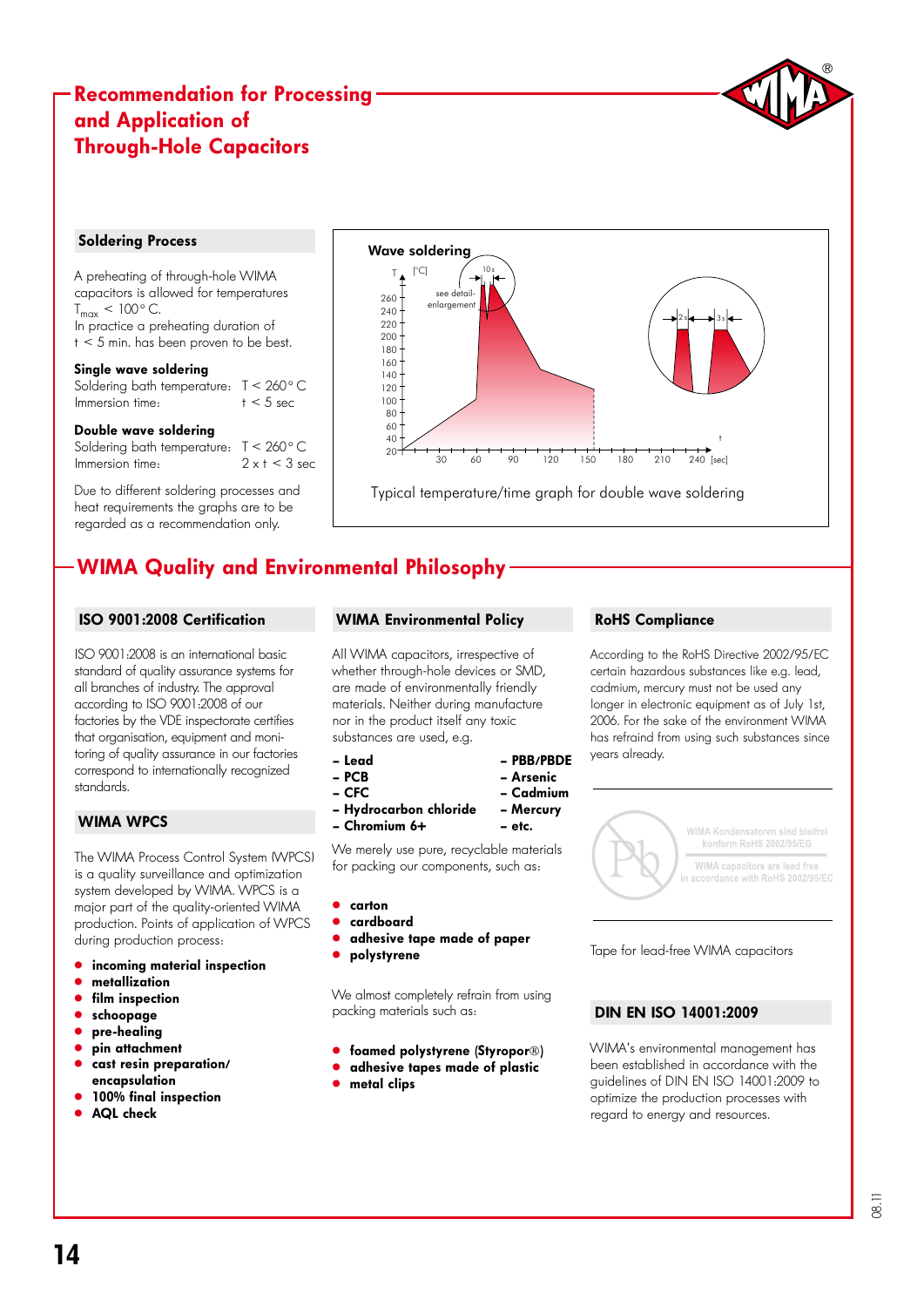#### $^{\circledR}$ Typical Dimensions for Taping ConfigurationΔh  $P_2$   $\rightarrow$ P  $P<sub>1</sub>$  $\hat{\ge}$ H<sup>1</sup> I Diagram 1: ≹  $\bar{z}$ PCM 2.5/5/7.5mm Œ ⋧  $D$ ╒ ┟╾│╼╢┱╝  $P_0$ P  $\,$ P  $P_1$   $\leftarrow$   $\left\|$   $\right\|$   $\frac{1}{1}$  $P<sub>1</sub>$ Hij  $\left( \begin{matrix} + \end{matrix} \right)$  $\left( \begin{matrix} + \end{matrix} \right)$ ⊕ ₽ G d d  $P<sub>0</sub>$  $-P_2 \xrightarrow{1} P_0$ F  $-P<sub>2</sub>$ F

Diagram 2: PCM 10/15 mm

Diagram 3: PCM 22.5 and 27.5\*mm \*PCM 27.5 taping possible with two feed holes between components

|                                                  |            | <b>Dimensions for Radial Taping</b>                              |                                                                                        |                                                                                                                                                                                                                                     |                                                                                          |                                                                  |                                                                                          |                                                                                          |  |  |  |  |  |  |
|--------------------------------------------------|------------|------------------------------------------------------------------|----------------------------------------------------------------------------------------|-------------------------------------------------------------------------------------------------------------------------------------------------------------------------------------------------------------------------------------|------------------------------------------------------------------------------------------|------------------------------------------------------------------|------------------------------------------------------------------------------------------|------------------------------------------------------------------------------------------|--|--|--|--|--|--|
| Designation                                      | Symbol     | PCM 2.5 taping                                                   | PCM 5 taping                                                                           | PCM 7.5 taping                                                                                                                                                                                                                      | PCM 10 taping*                                                                           | PCM 15 taping*                                                   | PCM 22.5 taping                                                                          | PCM 27.5 taping                                                                          |  |  |  |  |  |  |
| Carrier tape width                               | W          | $18.0 \pm 0.5$                                                   | $18.0 + 0.5$                                                                           | $18.0 + 0.5$                                                                                                                                                                                                                        | $18.0 \pm 0.5$                                                                           | $18.0 + 0.5$                                                     | $18.0 \pm 0.5$                                                                           | $18.0 \pm 0.5$                                                                           |  |  |  |  |  |  |
| Hold-down tape width                             | $W_0$      | 6.0 for hot-sealing<br>adhesive tape                             | 6.0 for hot-sealing<br>adhesive tape                                                   | for hot-sealing<br>120<br>adhesive tape                                                                                                                                                                                             | 12.0 for hot-sealing<br>adhesive tape                                                    | 12.0 for hot-sealing<br>adhesive tape                            | 12.0 for hot-sealing<br>adhesive tape                                                    | for hot-sealing<br>120<br>adhesive tape                                                  |  |  |  |  |  |  |
| Hole position                                    | $W_1$      | $9.0 \pm 0.5$                                                    | $9.0 + 0.5$                                                                            | $9.0 + 0.5$                                                                                                                                                                                                                         | $9.0 \pm 0.5$                                                                            | $9.0 + 0.5$                                                      | $9.0 + 0.5$                                                                              | $9.0 + 0.5$                                                                              |  |  |  |  |  |  |
| Hold-down tape position                          | $W_2$      | $0.5$ to $3.0$ max.                                              | $0.5$ to $3.0$ max.                                                                    | $0.5$ to $3.0$ max.                                                                                                                                                                                                                 | $0.5$ to $3.0$ max.                                                                      | 0.5 to 3.0 max.                                                  | $0.5$ to $3.0$ max.                                                                      | $0.5$ to $3.0$ max.                                                                      |  |  |  |  |  |  |
| Feed hole diameter                               | $D_0$      | $4.0 \pm 0.2$                                                    | $4.0 \pm 0.2$                                                                          | $4.0 + 0.2$                                                                                                                                                                                                                         | $4.0 \pm 0.2$                                                                            | $4.0 \pm 0.2$                                                    | $4.0 \pm 0.2$                                                                            | $4.0 \pm 0.2$                                                                            |  |  |  |  |  |  |
| Pitch of component                               | P          | $12.7 + 1.0$                                                     | $12.7 \pm 1.0$                                                                         | $12.7 + 1.0$                                                                                                                                                                                                                        | $25.4 \pm 1.0$                                                                           | $25.4 \pm 1.0$                                                   | $38.1 \pm 1.5$                                                                           | $38.1 \pm 1.5$ or $50.8 \pm 1.5$                                                         |  |  |  |  |  |  |
| Feed hole pitch                                  | $P_{0}$    | cumulative pitch<br>$12.7 \pm 0.3$ error max.<br>1.0 mm/20 pitch | cumulative pitch<br>$12.7 \pm 0.3$ error max.<br>1.0 mm/20 pitch                       | cumulative pitch<br>$12.7 + 0.3$<br>error max.<br>1.0 mm/20 pitch                                                                                                                                                                   | cumulative pitch<br>$12.7 \pm 0.3$ error max.<br>1.0 mm/20 pitch                         | cumulative pitch<br>$12.7 \pm 0.3$ error max.<br>1.0 mm/20 pitch | cumulative pitch<br>$12.7 \pm 0.3$ error max.<br>1.0 mm/20 pitch                         | cumulative pitch<br>$12.7 \pm 0.3$ error max.<br>1.0 mm/20 pitch                         |  |  |  |  |  |  |
| Feed hole centre<br>to pin                       | $P_1$      | $5.1 + 0.5$                                                      | $3.85 + 0.7$                                                                           | $2.6 + 0.7$                                                                                                                                                                                                                         | $7.7 \pm 0.7$                                                                            | $5.2 + 0.7$                                                      | $7.8 + 0.7$                                                                              | $5.3 + 0.7$                                                                              |  |  |  |  |  |  |
| Hole centre to<br>component centre               | $P_2$      | $6.35 \pm 1.3$                                                   | $6.35 + 1.3$                                                                           | $6.35 + 1.3$                                                                                                                                                                                                                        | $12.7 + 1.3$                                                                             | $12.7 + 1.3$                                                     | $19.05 + 1.3$                                                                            | $19.05 + 1.3$                                                                            |  |  |  |  |  |  |
| Feed hole centre to bottom                       | H          | $16.5 \pm 0.3$                                                   | $16.5 \pm 0.3$                                                                         | $16.5 \pm 0.5$                                                                                                                                                                                                                      | $16.5 \pm 0.5$                                                                           | $16.5 \pm 0.5$                                                   | $16.5 \pm 0.5$                                                                           | $16.5 \pm 0.5$                                                                           |  |  |  |  |  |  |
| edge of the component                            |            | $18.5 + 0.5$                                                     | $18.5 + 0.5$                                                                           | $18.5 + 0.5$                                                                                                                                                                                                                        | $18.5 + 0.5$                                                                             | $18.5 + 0.5$                                                     | $18.5 + 0.5$                                                                             | $18.5 + 0.5$                                                                             |  |  |  |  |  |  |
| Feed hole centre to top<br>edge of the component | $H_1$      | $H + H_{\text{component}} < H_1$<br>32.25 max.                   | $\mathsf{H}{+}\mathsf{H}_{\mathsf{component}} < \mathsf{H}_{\mathsf{1}}$<br>32.25 max. | $H + H_{\text{component}} < H_1$<br>24.5 to 31.5                                                                                                                                                                                    | $\mathsf{H}{+}\mathsf{H}_{\mathsf{component}} < \mathsf{H}_{\mathsf{1}}$<br>25.0 to 31.5 | $H + H_{\text{component}} < H_1$<br>26.0 to 37.0                 | $\mathsf{H}{+}\mathsf{H}_{\mathsf{component}} < \mathsf{H}_{\mathsf{l}}$<br>30.0 to 43.0 | $\mathsf{H}{+}\mathsf{H}_{\mathsf{component}} < \mathsf{H}_{\mathsf{1}}$<br>35.0 to 45.0 |  |  |  |  |  |  |
| Pin spacing at<br>upper edge of carrier tape     | F          | $2.5 \pm 0.5$                                                    | $5.0^{+0.8}_{-0.2}$                                                                    | $7.5 \pm 0.8$                                                                                                                                                                                                                       | $10.0 \pm 0.8$                                                                           | $15 \pm 0.8$                                                     | $22.5 \pm 0.8$                                                                           | $27.5 \pm 0.8$                                                                           |  |  |  |  |  |  |
| Pin diameter                                     | d          | $0.4 \pm 0.05$                                                   | $0.5 \pm 0.05$                                                                         | $^{\bullet}$ 0.5 ±0.05 or 0.6 $^{+0.06}_{-0.05}$                                                                                                                                                                                    | $^{\bullet}$ 0.5 ±0.05 or 0.6 $^{+0,06}_{-0.05}$                                         | $0.8 + 0.08$                                                     | $0.8^{+0,08}_{-0.05}$                                                                    | $0.8_{-0.05}^{+0.08}$                                                                    |  |  |  |  |  |  |
| Component alignment                              | $\Delta h$ | $\pm 2.0$ max.                                                   | $\pm 2.0$ max.                                                                         | $\pm$ 3.0 max.                                                                                                                                                                                                                      | $\pm$ 3.0 max.                                                                           | $\pm$ 3.0 max.                                                   | $\pm$ 3.0 max.                                                                           | $\pm$ 3.0 max.                                                                           |  |  |  |  |  |  |
| Total tape thickness                             | $\ddagger$ | $0.7 + 0.2$                                                      | $0.7 + 0.2$                                                                            | $0.7 + 0.2$                                                                                                                                                                                                                         | $0.7 + 0.2$                                                                              | $0.7 + 0.2$                                                      | $0.7 + 0.2$                                                                              | $0.7 + 0.2$                                                                              |  |  |  |  |  |  |
|                                                  |            |                                                                  | ROLL/AMMO                                                                              |                                                                                                                                                                                                                                     |                                                                                          | <b>AMMO</b>                                                      |                                                                                          |                                                                                          |  |  |  |  |  |  |
| Packaae<br>Isee also page 1281                   |            | REEL $\frac{\emptyset}{\emptyset}$ 360 max.                      | $\mathrm{B}~^{52~\pm2}_{58~\pm2}$<br>depending on<br>comp, dimensions                  | 54 ±2<br>depending<br>$52 + 2$<br>$\emptyset$ 500 max.<br>REEL $\frac{\emptyset}{4}$ 360 max.<br>$B$ 58 $\pm 2$ or REEL<br>B 60 ±2<br>on PCM and<br>$\phi$ 30 +1<br>$\varphi$ 25 ±1<br>$66 + 2$<br>$68 + 2$<br>component dimensions |                                                                                          |                                                                  |                                                                                          |                                                                                          |  |  |  |  |  |  |
| Unit                                             |            |                                                                  |                                                                                        |                                                                                                                                                                                                                                     | see details page 130.                                                                    |                                                                  |                                                                                          |                                                                                          |  |  |  |  |  |  |

Dims in mm.

PCM 10 and PCM 15 can be crimped to PCM 7.5.

Position of components according to PCM 7.5 (sketch 1).  $P_0 = 12.7$  or 15.0 is possible

" Diameter of pins see General Data. Please clarify customer-specific deviations with the manufacturer.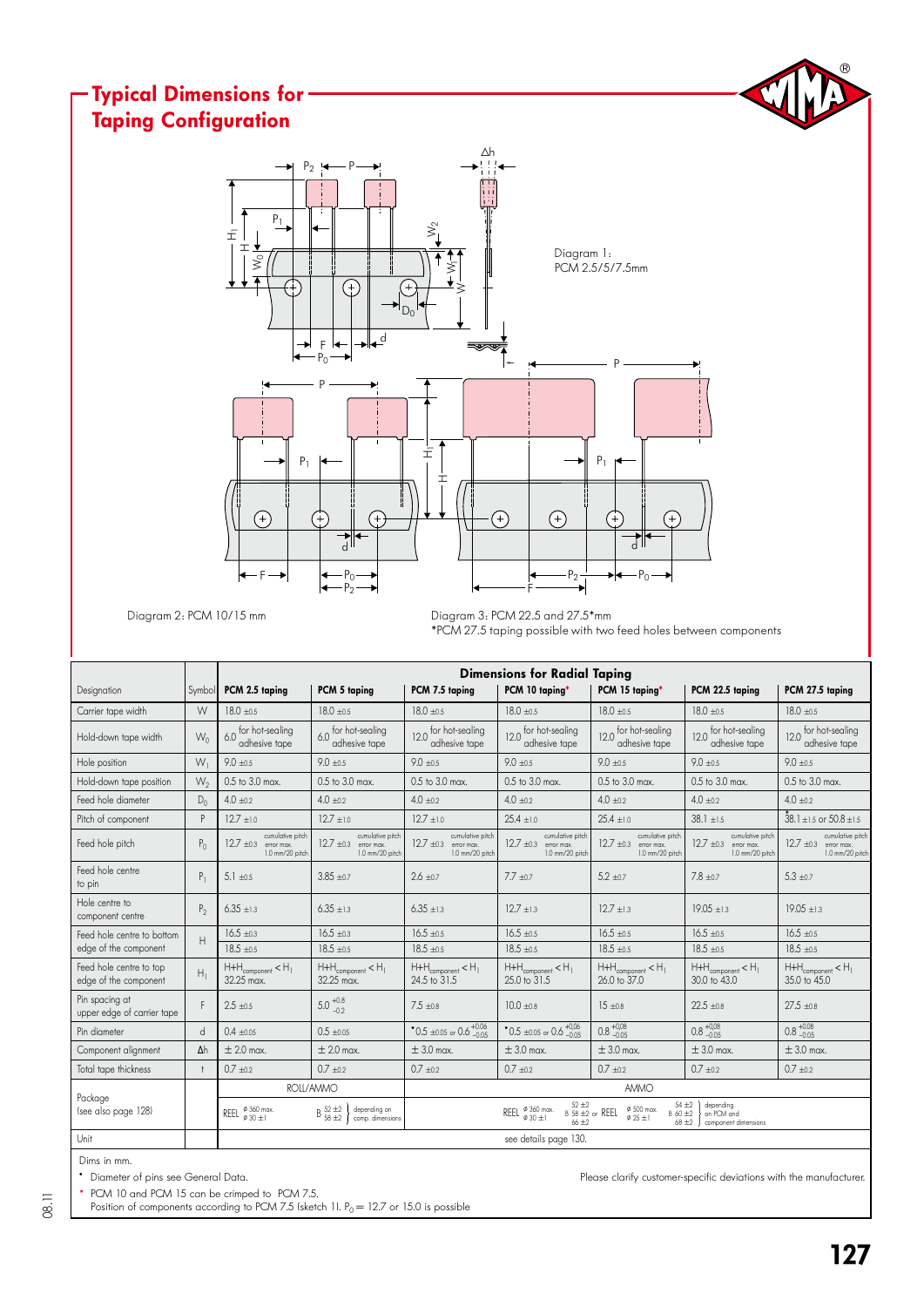## Packing Quantities for Bulk Capacitors and TPS\*



|                 |                          |                           | Size             |                 |                          | pcs. per packaging unit bulk |                          | pcs. per packaging unit/TPS* |                          |  |
|-----------------|--------------------------|---------------------------|------------------|-----------------|--------------------------|------------------------------|--------------------------|------------------------------|--------------------------|--|
| <b>PCM</b>      |                          |                           |                  |                 | Mini                     | Standard                     | Maxi                     | Mini                         | Standard                 |  |
|                 | ${\mathsf W}$            | $\boldsymbol{\mathsf{H}}$ |                  | Codes           | $\pmb{\mathsf{M}}$       | $\boldsymbol{\mathsf{S}}$    | $\overline{\mathsf{G}}$  | $\overline{\mathbf{x}}$      | $\overline{Y}$           |  |
|                 | 2.5                      | $\overline{7}$            | 4.6              | 0B              | 1000                     | 5000                         | 10000                    | $\overline{a}$               | $\overline{\phantom{0}}$ |  |
|                 | 3                        | 7.5                       | 4.6              | 0 <sup>C</sup>  | 1000                     | 5000                         | 10000                    |                              |                          |  |
| $2.5$ mm        | 3.8                      | 8.5                       | 4.6              | 0D              | 1000                     | 5000                         | 10000                    |                              |                          |  |
|                 | 4.6                      | 9                         | 4.6              | 0E              | 1000                     | 5000                         | 10000                    |                              |                          |  |
|                 | 5.5                      | 10                        | 4.6              | 0F              | 1000                     | 5000                         | 10000                    |                              |                          |  |
|                 | 2.5                      | 6.5                       | $\overline{7.2}$ | $\overline{1A}$ | 2000                     | 5000                         | 10000                    |                              |                          |  |
|                 | 3                        | 7.5                       | 7.2              | <b>1B</b>       | 1000                     | 5000                         |                          |                              |                          |  |
|                 | 3.5                      | 8.5                       | 7.2              | 1 <sup>C</sup>  | 1000                     | 5000                         |                          |                              |                          |  |
|                 | 4.5                      | 6                         | 7.2              | 1D              | 1000                     | 6000                         |                          |                              |                          |  |
|                 | 4.5                      | 9.5                       | 7.2              | <b>1E</b>       | 1000                     | 4000                         |                          |                              |                          |  |
|                 | 5                        | 10                        | 7.2              | 1F              | 1000                     | 3500                         |                          |                              |                          |  |
| 5 <sub>mm</sub> | 5.5                      | 7                         | 7.2              | 1G              | 1000                     | 4000                         |                          |                              |                          |  |
|                 | 5.5                      | 11.5                      | 7.2              | 1H              | 500                      | 2500                         |                          |                              |                          |  |
|                 | 6.5                      | 8                         | 7.2              | $\mathbf{u}$    | 1000                     | 2500                         |                          |                              |                          |  |
|                 | 7.2                      | 8.5                       | 7.2              | 1J              | 500                      | 2500                         |                          |                              |                          |  |
|                 | 7.2                      | 13                        | 7.2              | 1K              | 500                      | 2000                         |                          |                              |                          |  |
|                 | 8.5                      | 10                        | 7.2              | 11              | 500                      | 2000                         |                          |                              |                          |  |
|                 | 8.5                      | 4                         | 7.2              | 1M              | 500                      | 1500                         |                          |                              |                          |  |
|                 | $\overline{\phantom{a}}$ | 16                        | 7.2              | <b>IN</b>       | 250                      | 1000                         |                          |                              |                          |  |
|                 | 2.5                      | 7                         | 10               | 2A              | 1000                     | 5000                         | $\qquad \qquad -$        |                              |                          |  |
|                 | 3                        | 8.5                       | 10               | 2B              | 1000                     | 5000                         |                          |                              |                          |  |
|                 | $\overline{4}$           | 9                         | 10               | 2C              | 1000                     | 4000                         |                          |                              |                          |  |
| 7.5 mm          | 4.5                      | 9.5                       | 10.3             | 2D              | 1000                     | 3500                         |                          |                              |                          |  |
|                 | 5                        | 10.5                      | 10.3             | <b>2E</b>       | 1000                     | 3000                         |                          |                              |                          |  |
|                 | 5.7                      | 12.5                      | 10.3             | 2F              | 500                      | 2000                         |                          |                              |                          |  |
|                 | 7.2                      | 12.5                      | 10.3             | 2G              | 500                      | 1500                         | $\overline{\phantom{0}}$ |                              |                          |  |
|                 | 3                        | $\overline{9}$            | 13               | 3A              | 1000                     | 3000                         | $\overline{\phantom{a}}$ | $\qquad \qquad -$            | $\overline{\phantom{a}}$ |  |
|                 | $\overline{4}$           | 8.5                       | 13.5             | FA              | 500                      | 3000                         |                          |                              |                          |  |
|                 | $\overline{4}$           | 9                         | 13               | 3 <sub>C</sub>  | 1000                     | 3000                         | $\overline{\phantom{0}}$ |                              |                          |  |
|                 | $\overline{4}$           | 9.5                       | 13               | 3D              | 1000                     | 3000                         |                          |                              |                          |  |
| <b>10 mm</b>    | 5                        | 10                        | 13.5             | FB              | 500                      | 2000                         |                          |                              |                          |  |
|                 | 5                        | $\mathbf{  }$             | 13               | 3F              | 1000                     | 3000                         |                          |                              |                          |  |
|                 | 6                        | 12                        | 13               | 3G              | 800                      | 2400                         |                          |                              |                          |  |
|                 | 6                        | 12.5                      | 13               | 3H              | 800                      | 2400                         |                          |                              |                          |  |
|                 | 8                        | 12                        | 13               | 31              | 500                      | 2000                         |                          |                              |                          |  |
|                 | $\overline{5}$           | $\overline{11}$           | $\overline{18}$  | 4B              | 800                      | 2400                         | $\overline{a}$           | $\equiv$                     | $\overline{a}$           |  |
|                 | 5                        | 13                        | 19               | FC              | 200                      | 1000                         |                          | $\overline{\phantom{0}}$     |                          |  |
|                 | 6                        | 12.5                      | 18               | 4C              | 500                      | 2000                         | $\overline{\phantom{0}}$ | $\overline{\phantom{0}}$     | $\overline{\phantom{0}}$ |  |
|                 | 6                        | 4                         | 19               | <b>FD</b>       | 250                      | 1000                         |                          |                              |                          |  |
|                 | 7                        | 4                         | 18               | 4D              | 400                      | 1600                         | $\overline{\phantom{0}}$ | $-$                          |                          |  |
|                 | 7                        | 15                        | 19               | <b>FE</b>       | 250                      | 1000                         |                          |                              |                          |  |
| <b>15 mm</b>    | 8                        | 15                        | 18               | 4F              | 400                      | 1200                         | $\overline{\phantom{0}}$ | $\overline{\phantom{0}}$     |                          |  |
|                 | $\,8\,$                  | 17                        | 19               | FF              | 100                      | 500                          |                          |                              |                          |  |
|                 | 9                        | 4                         | 18               | 4H              | 400                      | 1200                         |                          |                              |                          |  |
|                 | 9                        | 16                        | 18               | 4J              | 300                      | 900                          |                          |                              |                          |  |
|                 | 10                       | 18                        | 19               | FG              | 100                      | 500                          |                          |                              |                          |  |
|                 | $\vert \vert$            | 4                         | 18               | 4M              | 300                      | 1000                         | $\qquad \qquad -$        | $\overline{\phantom{0}}$     |                          |  |
|                 | $\overline{5}$           | $\overline{14}$           | 26.5             | 5A              | 300                      | 1200                         |                          |                              |                          |  |
|                 | 6                        | 15                        | 26.5             | 5B              | 250                      | 1000                         |                          |                              |                          |  |
|                 | 7                        | 16.5                      | 26.5             | 5D              | 190                      | 760                          |                          |                              |                          |  |
|                 | 8                        | 20<br>18.5                | 28               | FH              | 125                      | 500                          |                          |                              |                          |  |
| 22.5 mm         | 8.5<br>10                | 22                        | 26.5<br>28       | 5F<br>FI        | 125                      | 500                          | $\overline{\phantom{0}}$ | 90                           | 540                      |  |
|                 | 10.5                     | 19                        | 26.5             | 5G              | $\overline{\phantom{0}}$ |                              |                          | 170                          | 680                      |  |
|                 | 10.5                     | 20.5                      | 26.5             | 5H              |                          |                              |                          | 170                          | 680                      |  |
|                 | $\vert \vert$            | 21                        | 26.5             | 51              | $\overline{\phantom{0}}$ | $\overline{\phantom{0}}$     |                          | 170                          | 680                      |  |
|                 | 12                       | 24                        | 28               | <b>FJ</b>       |                          |                              |                          | 75                           | 450                      |  |
|                 | 9                        | 9                         | 31.5             | 6A              | $\overline{\phantom{0}}$ |                              | ♦                        | 160                          | 640                      |  |
|                 | $\left  {}\right $       | 21                        | 31.5             | 6B              |                          |                              |                          | 136                          | 544                      |  |
|                 | 13                       | 24                        | 31.5             | 6D              | —<br>$\qquad \qquad -$   |                              | —                        | 112                          | 448                      |  |
|                 | 13                       | 25                        | 33               | <b>FK</b>       |                          |                              |                          | 56                           | 336                      |  |
|                 | 15                       | 26                        | 31.5             | 6F              | $\overline{\phantom{a}}$ | $\overline{\phantom{a}}$     | $\overline{\phantom{0}}$ | 96                           | 384                      |  |
| 27.5 mm         | 15                       | 26                        | 33               | FL              | $\qquad \qquad -$        |                              |                          | 48                           | 288                      |  |
|                 | 17                       | 29                        | 31.5             | 6G              | $\qquad \qquad -$        |                              | $\overline{\phantom{0}}$ | 88                           | 176                      |  |
|                 | 17                       | 34.5                      | 31.5             | 61              | $\qquad \qquad -$        |                              | $\overline{\phantom{0}}$ | 88                           | 176                      |  |
|                 | 20                       | 32                        | 33               | <b>FM</b>       |                          |                              |                          | 36                           | 216                      |  |
|                 | 20                       | 39.5                      | 31.5             | 6J              |                          |                              |                          | 36                           | 144                      |  |
|                 | $\overline{9}$           | 19                        | 41.5             | <b>7A</b>       | $\overline{a}$           |                              | $\overline{\phantom{0}}$ | 60                           | 480                      |  |
|                 | $\vert \vert$            | 22                        | 41.5             | 7B              | $\overline{\phantom{0}}$ |                              | —                        | 51                           | 408                      |  |
|                 | 13                       | 24                        | 41.5             | <b>7C</b>       |                          |                              |                          | 84                           | 252                      |  |
|                 | 15                       | 26                        | 41.5             | <b>7D</b>       |                          |                              |                          |                              | 144                      |  |
| 37.5 mm         | 17                       | 29                        | 41.5             | <b>7E</b>       | $\qquad \qquad -$        |                              | <sup>-</sup>             | 72<br>66                     | 132                      |  |
|                 | 19                       | 32                        | 41.5             | <b>7F</b>       |                          |                              |                          | 54                           | 108                      |  |
|                 | $20\,$                   | 39.5                      | 41.5             | 7G              | $\qquad \qquad -$        |                              | —                        | 27                           | 108                      |  |
|                 | 24                       | 45.5                      | 41.5             | <b>7H</b>       | $\overline{\phantom{0}}$ |                              | $\overline{\phantom{0}}$ | 21                           | 84                       |  |
|                 |                          |                           |                  |                 |                          |                              |                          |                              |                          |  |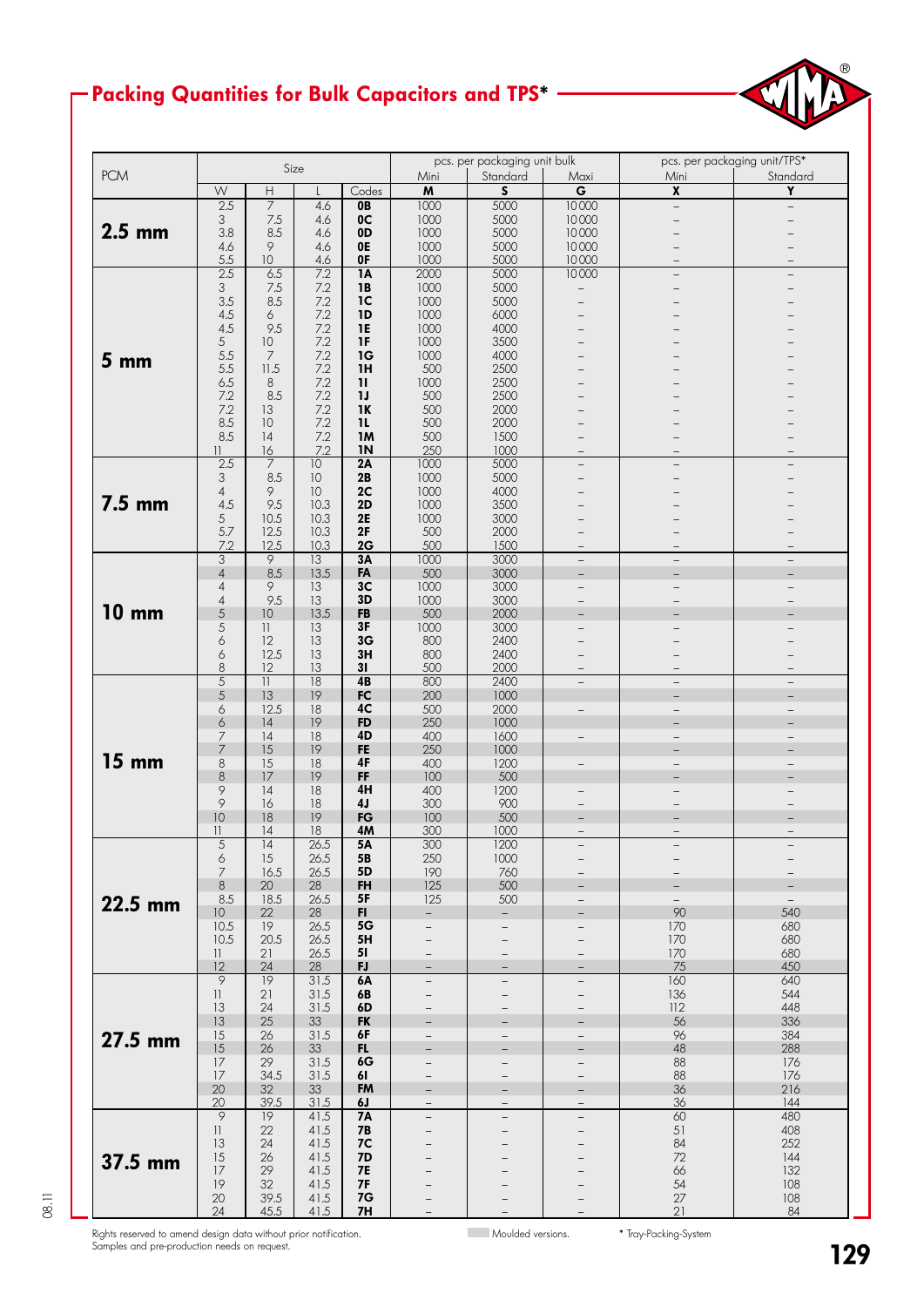### Packing Units for Taped Capacitors with Radial Leads



\* for 2-inch transport pitches. Moulded versions. Rights reserved to amend design data without prior notification.

Samples and pre-production needs 1 packing unit minimum.